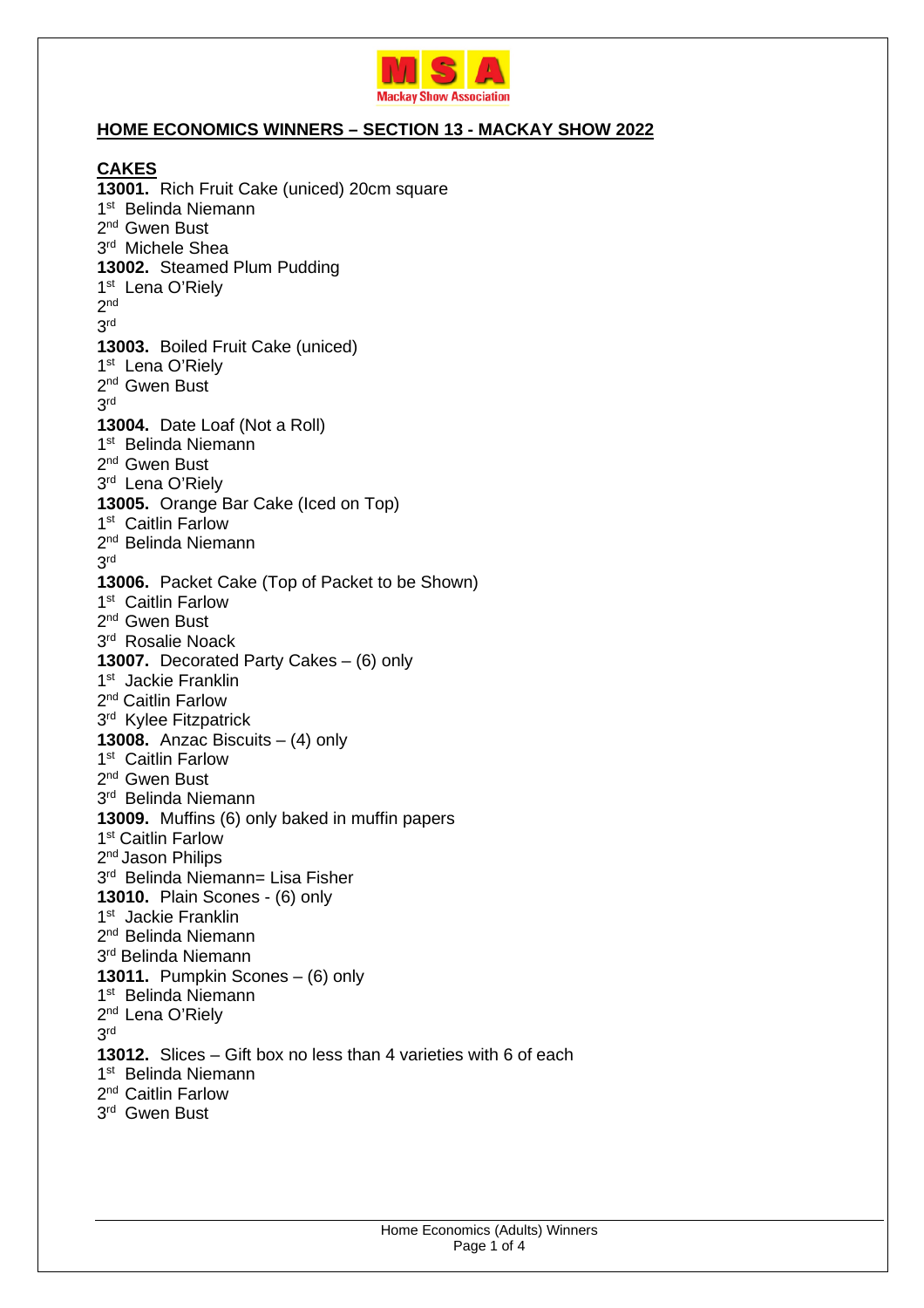**13013.** Rebecca Lemberg's Memorial Perpetual Trophy 1 st  $2<sup>nd</sup>$ 3 rd **13014.** Your own favourite cake recipe (no packet mix) can be iced or decorated according to recipe to enhance your entry 1<sup>st</sup> Belinda Niemann 2<sup>nd</sup> Jackie franklin 3<sup>rd</sup> Lena O'Riely **Jams, chutneys, pickles, relish etc. 13015.** Any Variety of Jam – 1 Jar 1<sup>st</sup> Jo Keogh 2<sup>nd</sup> Jo Keogh 3<sup>rd</sup> Jo Keogh **13016.** Any Variety of Marmalade – 1 Jar 1<sup>st</sup> Jo Keogh 2<sup>nd</sup> Jo Keogh 3<sup>rd</sup> Lena O'Riely **13017.** Guava Jelly – 1 Jar 1<sup>st</sup> Jo Keogh 2<sup>nd</sup> Veronica Keogh 3<sup>rd</sup> Lena O'Riely **13018.** Any Variety of Butter 1<sup>st</sup> Lena O'Riely 2<sup>nd</sup> Michele Shea 3 rd Belinda Niemann **13019.** Any variety of Sauce – 1 Jar 1<sup>st</sup> Lena O'Riely 2<sup>nd</sup> Belinda Niemann 3 rd **13020.** Collection of Jams and or Jellies –3 Jars 1<sup>st</sup> Jo Keogh 2<sup>nd</sup> Jo Keogh 3<sup>rd</sup> Lena O'Riely **13021.** Any Variety of Chutney 1<sup>st</sup> Jo Keogh 2<sup>nd</sup> Lena O'Riely 3 rd Jo Keogh **13022.** Any Variety of Mustard – 1 Jar 1 st 2 nd 3 rd **13023.** Pickled fruit or Vegetables – 1 Jar 1<sup>st</sup> Veronica Keogh 2<sup>nd</sup> Lena O'Riley 3<sup>rd</sup> Lena O'Riley **13024.** Any Variety Relish – 1 Jar 1<sup>st</sup> Lena O' Riley 2<sup>nd</sup> Jo Keogh 3 rd **CHAMPION PRESERVE**  Jo Keogh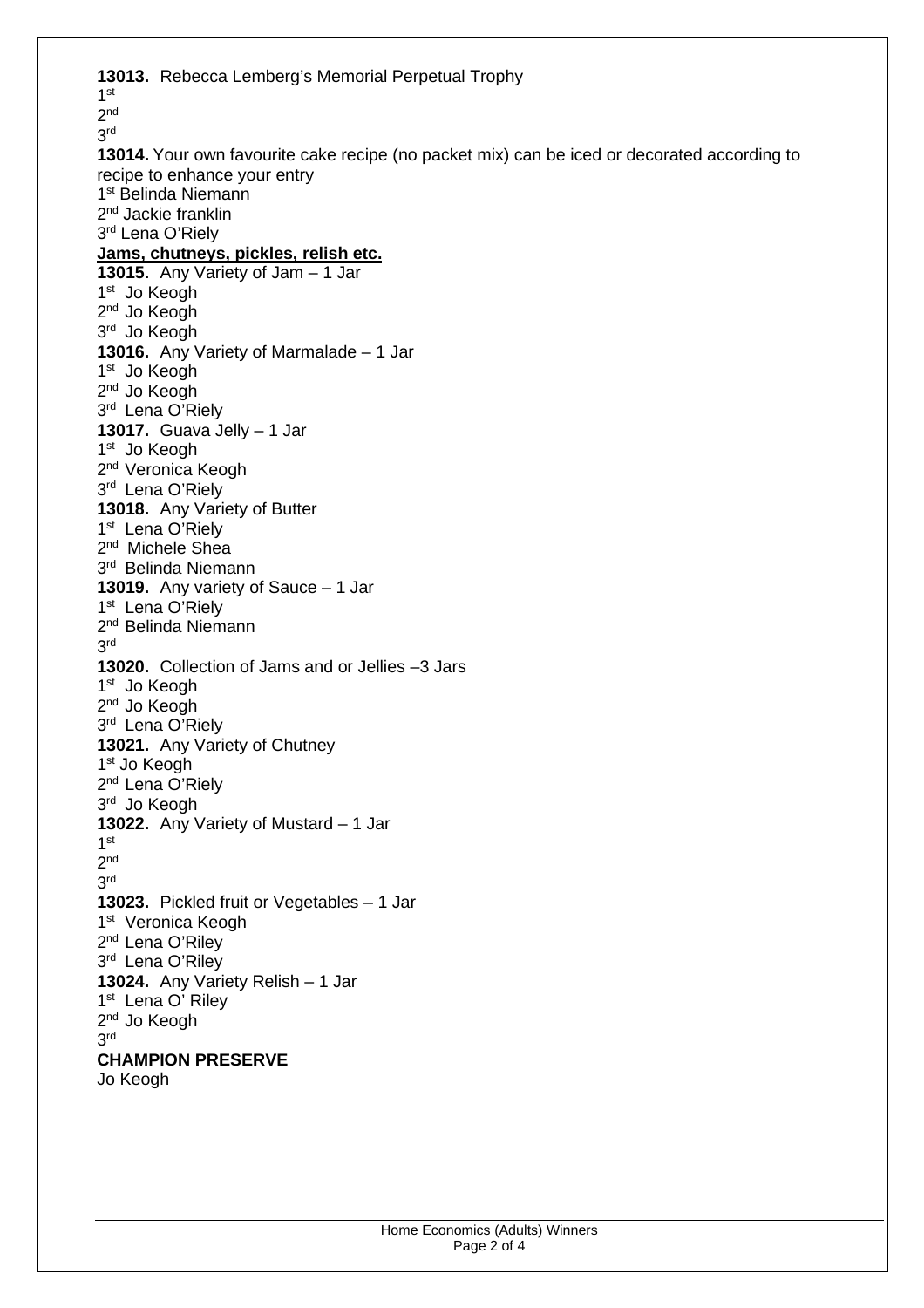## **Sweets**

**13025.** Caramel Fudge (Boiled) – (6) only 1<sup>st</sup> Jo Keogh 2<sup>nd</sup> Sandy Saunders 3 rd Michele Shea **13026.** Chocolate Fudge (Boiled) – (6) only 1<sup>st</sup> Caitlin Farlow 2<sup>nd</sup> Sandy Saunders 3<sup>rd</sup> Caitlin Farlow **13027.** Coconut Ice (must be boiled) – (6) only 1<sup>st</sup> Caitlin Farlow 2<sup>nd</sup> Jo Keogh 3<sup>rd</sup> Dawn Millan **13028.** Rum Balls – (6) only 1<sup>st</sup> Belinda Niemann 2<sup>nd</sup> Tammy Hallam 3<sup>rd</sup> Kylee Fitzpatrick **13029.** Rocky Road – Small Slab on Small Paper Plate 1<sup>st</sup> Caitlin Farlow 2<sup>nd</sup> Caitlin Farlow 3 rd Belinda Niemann **13030.** Gift Box of Sweets – No less than 4 types of 6 sweets 1<sup>st</sup> Caitlin Farlow 2<sup>nd</sup> Sandy Saunders 3 rd Jo Keogh **CHAMPION SWEETS**  Caitlin Farlow **Show Special Home Baked Bread 13031.** 1 Plain White Traditional (Hand Kneaded, Oven Baked) Large Loaf 1 st Michele Shea 2<sup>nd</sup> Lena O'Riley 3<sup>rd</sup> Shane Fitzpatrick **13032.** 1 Grain Traditional (Hand Kneaded, Oven Baked) Large Loaf 1<sup>st</sup> Shane Fitzpatrick  $2^{\text{nd}}$ 3 rd **13033.** 1 Plain White Loaf Baked in **Breadmaker** 1 st 2 nd 3 rd **13034.** 1 Grain Loaf Baked in **Breadmaker** 1 st  $2^{\text{nd}}$ 3 rd **CHAMPION ADULT COOK OF SHOW** 

Jo Keogh